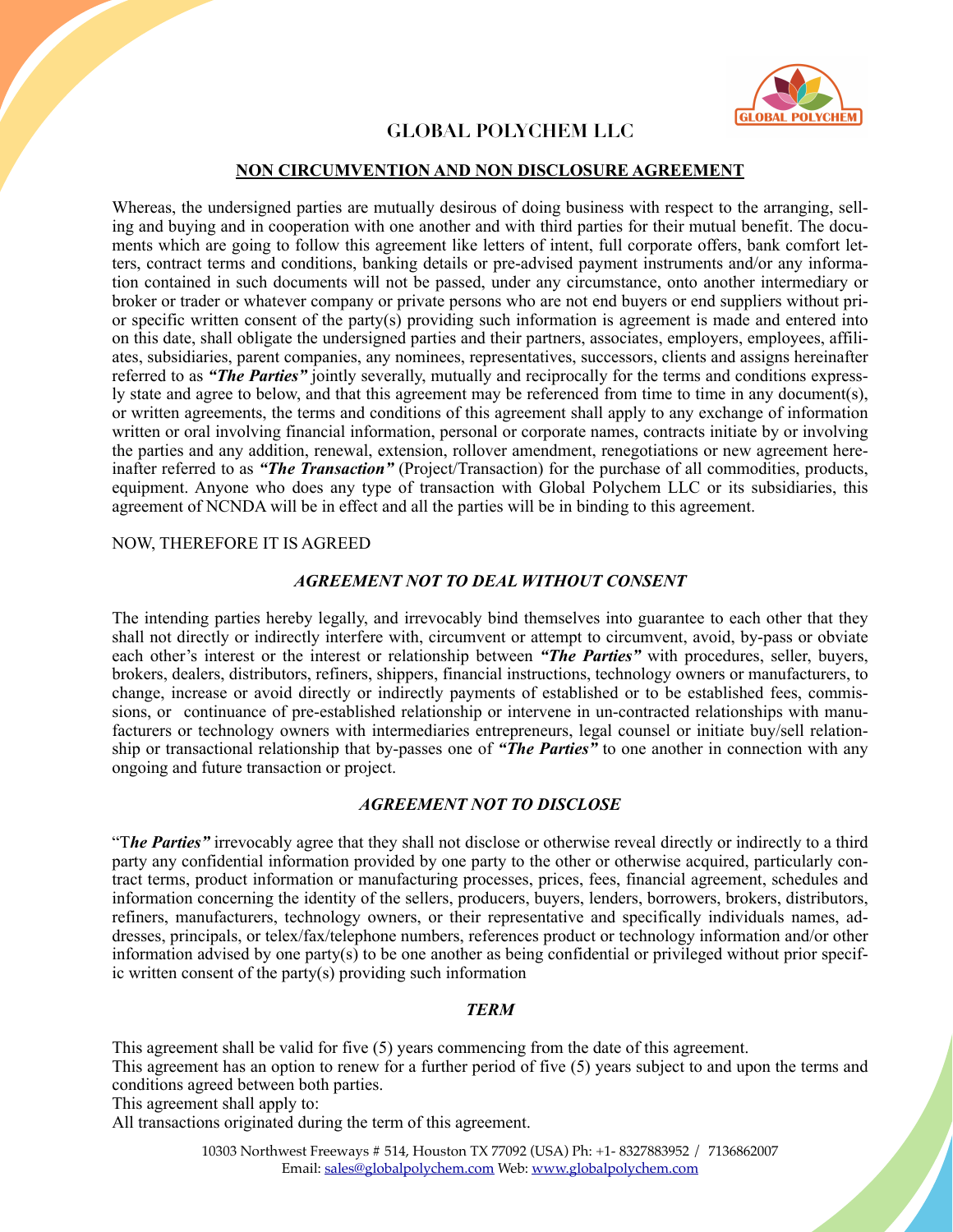

# **GLOBAL POLYCHEM LLC**

All subsequent transactions that are follow up, repeat, extended or renegotiated transactions of transactions originated during the term of this agreement.

## *CHOICE OF LAW*

If and to the extent that, any dispute, controversy or claim has not been settled pursuant to the meditation within (90) Ninety Days of the commencement of the mediation, it shill, upon the filing of a request for Arbitration by either party, be referred to and finally determined by arbitration in accordance with the WIPO (World Intellectual Property Organization) Expedited Arbitration Rules. Alternatively, if , before the expiration of the said period of (90) Ninety Days either party fails to participate or to continue to participate in the mediation , the dispute , controversy or claim shall, upon the filing of a Request for Arbitration by the other party, be referred to and finally determined by arbitration in accordance with the WIPO Expedited Arbitration Rules. The Place of Arbitration shall be Houston, Texas. The dispute, controversy or claim referred to arbitration shall be decided in accordance with Texas Law, USA.

Each of *"The Parties"* subject to the declared breach shall be responsible for their own legal expenses until an award is given or settlement is reached.

### *FORCE MAJOR*

A party shall not be considered or adjudged to be in violation of this agreement when the violation is due to circumstances beyond its control, including but not limited to act of God, civil disturbances and theft or appropriation of the privileged information or contract(s) without the intervention or assistance of one or more of *"The Parties"*.

#### *ENTITIES OWNED OR CONTROLLED*

This agreement shall be binding upon all entities owned or controlled by a party and upon the principal(s), employee(s), assignee(s), family and heirs of each party.

Neither party shall have the right to assign this agreement without the express written consent of the other.

#### *AGREEMENT NOT TO CIRCUMVENT*

"T*he Parties"* agree not to circumvent or attempt to circumvent this agreement in an effort to gain fees, commissions, remunerations or considerations to the benefit of the one or more if *"The parties"* while excluding other or agree to benefit to any other party.

### *NOT PARTNERSHIP AGREEMENT*

This agreement in no way shall be construed as being an agreement of partnership and none of *"The Parties"* shall have any claim against any separate dealing, venture or assets of any other party or shall any party be liable for any other.

### *LAWS JURISDICTIONS*

This Agreement states the entire agreement between the parties concerning the disclosure of Confidential Information and supersedes any prior agreements, understandings, or representations with respect thereto. Any addition or modification to this Agreement must be made in writing and signed by authorized representatives of both parties. This Agreement is made under and shall be construed according to the laws of the State of Texas, U.S.A. In the event that this agreement is breached, any and all disputes must be settled in a court of competent jurisdiction in the State of Texas, U.S.A.